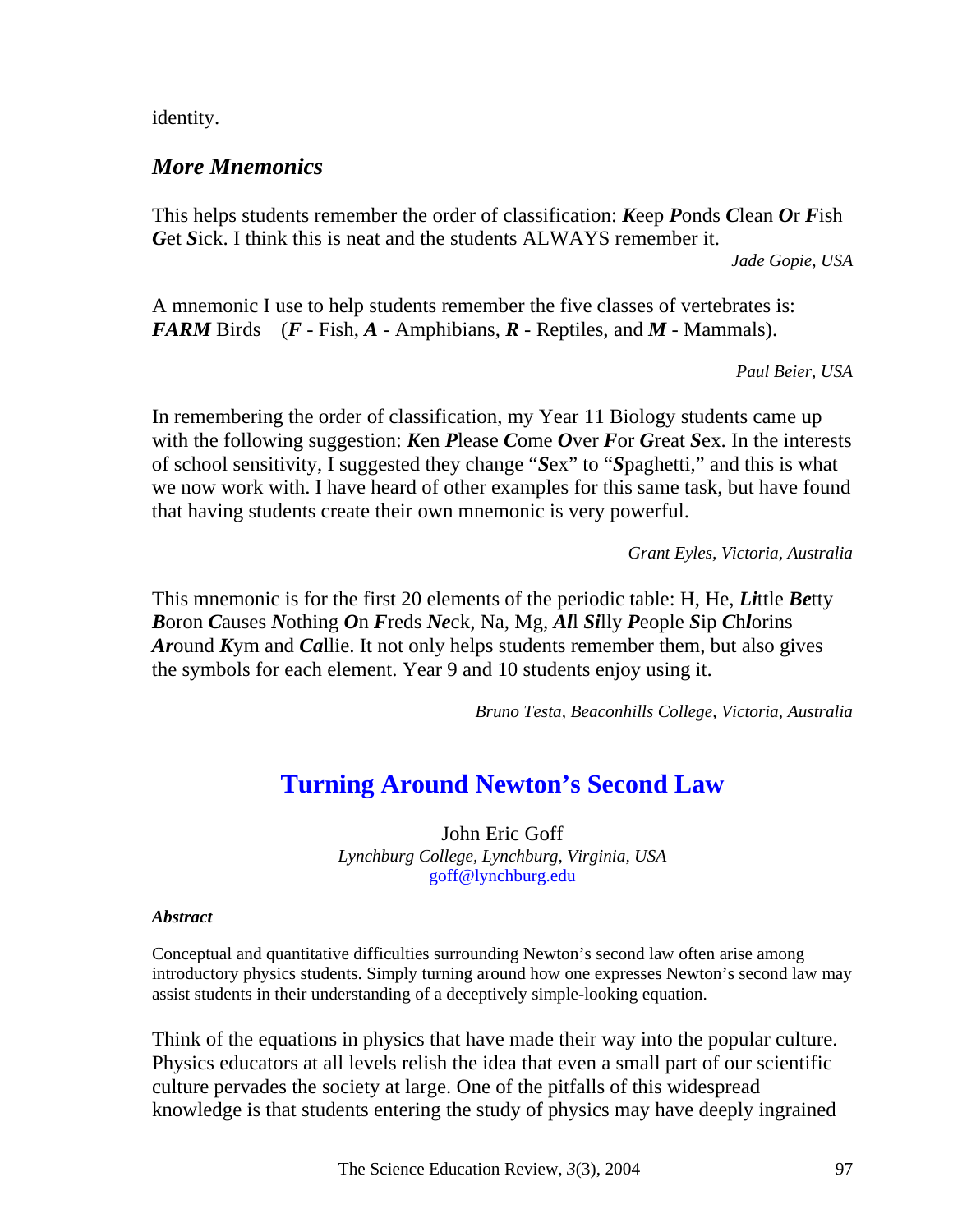misconceptions that can take years to correct. An example of this is Einstein's famous  $\vec{E} = mc^2$  equation from special relativity. Einstein's equation rolls off the tongue of most nonscientists, even if they have no idea what the equation means. Introductory physics students can enter a first physics course in high school or university with that equation in their heads. When an instructor tries to include a little modern physics at the end of an introductory course, students may have a tough time understanding that while an object's energy can change, its mass is an invariant. The equation  $E = mc^2$  that students know so well is better written as  $E_0 = mc^2$ , though that will likely never make it to the popular culture. With the understanding that  $E_0$  is the *rest* energy, the equation makes more sense (Okun, 1989). Had students never heard of  $E = mc^2$ , they may not have the erroneous belief that an object's mass increases with increasing speed. What I propose in this paper is that there may exist similar problems with Newton's second law.

Before many students ever encounter a physics class in high school, they are taught something about Newton's laws. Most people have heard the phrase "action reaction," even if they have no basic understanding of Newton's third law. The second law is often taught in physical science courses in the lower grade levels. The equation  $F = ma$  rolls off the tongue for many people in the same way as Einstein's famous equation. However, simply saying " $F = ma$ " hides much of the subtlety of that deceptively simple looking equation. For one thing, one does not "speak" the vector character of the equation when saying it. Also, one does not usually say *net* force when verbalizing the equation. Lower levels of science usually make use of Newton's second law in extremely simple cases where there is only one force acting and only one direction in which an object can move. Unfortunately, as a result of the effort to introduce physics concepts early in a student's career, students can sometimes develop the impression that using Newton's second law is as easy as "plug and chug." I have noticed over the years I have taught at the university level that I have more initial success teaching Newton's laws to students who have not had high school physics compared to those who have. Most physics educators that I have spoken with over the years have had similar experiences. Even at the high school level, most physics problems tackled by students are quite simple and can be handled using a plug-and-chug approach; the statement of a problem typically gives two of the variables and asks the students to find the missing one.

Of course, when one teaches Newton's second law at the university level, one must discuss vectors, addition of vectors, coordinate systems, and other such niceties. A student who once thought dealing with Newton's second law was merely plugging two givens into a simple equation and solving for the single unknown is forced to think in a different, and more sophisticated, manner. A typical student comment I have encountered sounds something like: "Physics was easy in high school and very hard in university." The reality, of course, is that the high school approach is often too simplistic and the university approach is not really that "hard." My own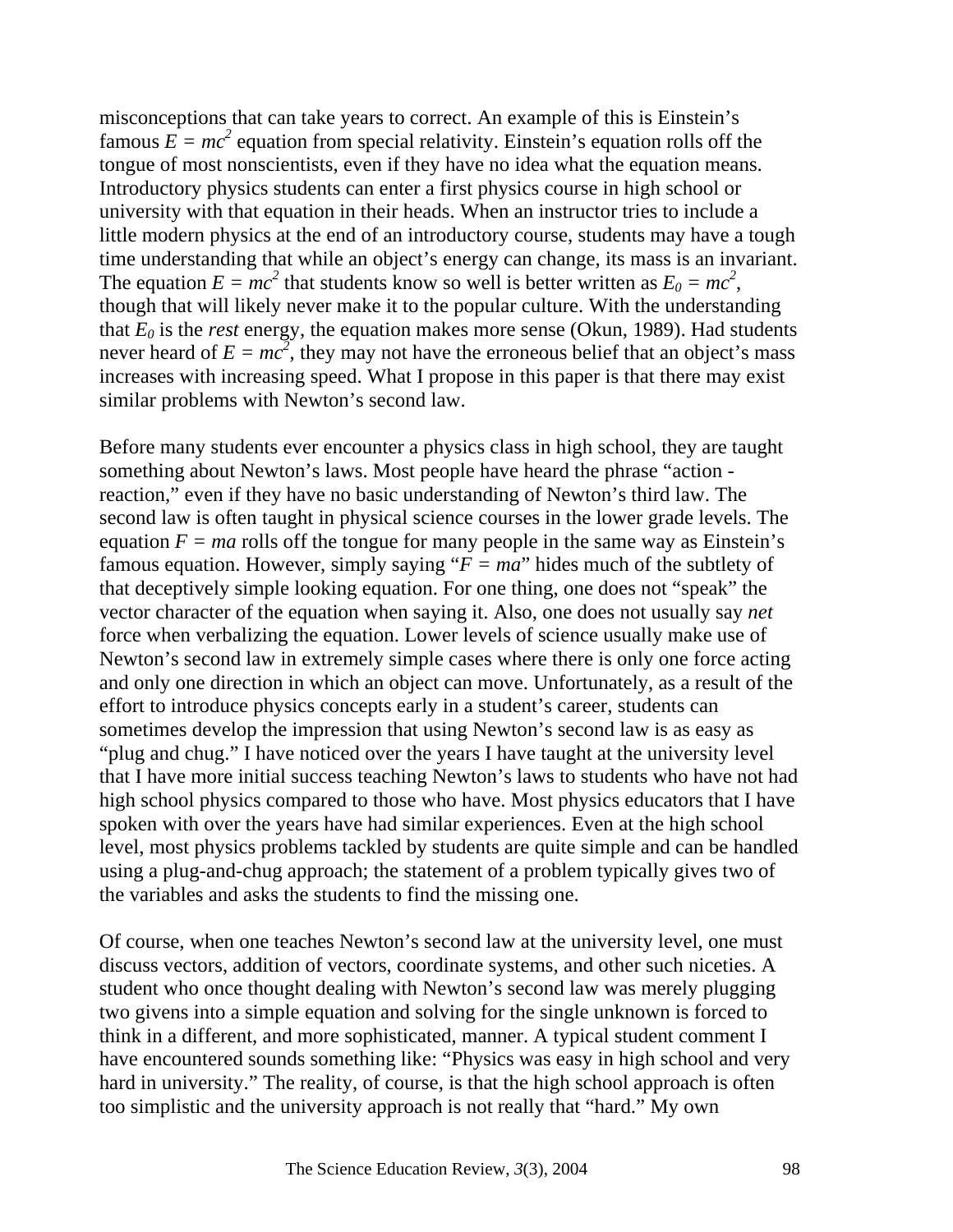perception is that a student gets " $F = ma$ " so ingrained in his or her head that trying to solve university-level problems using Newton's second law really is quite hard. Compared to a student who was never introduced to physics before coming to university, the veteran of high school physics must go through an added process of putting aside an already established notion of a "plug and chug" approach to problem solving.

My approach to solving this problem of having " $F = ma$ " so easily fall off the tongue is to simply turn around the equation. When I introduce Newton's second law in my introductory university physics course, I write it as

$$
m\vec{a} = \vec{F}^{(net)}.
$$

Now, this may seem silly. However, I noticed several years ago that if I avoided saying " $F = ma$ " with students who were struggling with Newtonian physics problems, they were quicker to achieve success than if I kept saying it. I began to wonder if the ones who kept hearing me say " $F = ma$ " were not recalling how they did things in high school. To further aid students, I write Newton's second law a second time in the following way:

"elsewhere"  
\n
$$
m \overrightarrow{a} \neq \overrightarrow{F^{(net)}}
$$

The idea is to convince students that there are two distinct sides to Newton's second law. Once the students have selected a coordinate system (and remain faithful to that choice!), they write equations like  $ma_x = F_x^{(net)}$  and  $ma_y = F_y^{(net)}$ , if the problem involves two dimensions. They learn that the single vector equation really contains more than one equation. In component form, I still use the dotted line to delineate the separate sides of Newton's second law. The right side of the second law equation is obtained from a "picture" or a "free-body diagram." Once the students have made a free-body diagram and broken all forces not lying completely on one of the coordinate axes into components, they simply list the forces on the right side of Newton's second law as if they were doing "bookkeeping."

Having completed the right side, they need to look "elsewhere" for the left side. For example, is the mass given in the statement of the problem? Are we told the object is moving in a circle? Does the object move through a gravitational field? Does the problem tell us that the object's velocity is constant, thus meaning the acceleration is zero? Perhaps the acceleration is the unknown and the problem wants us to determine what the object's acceleration is if it is subjected to a given number of forces.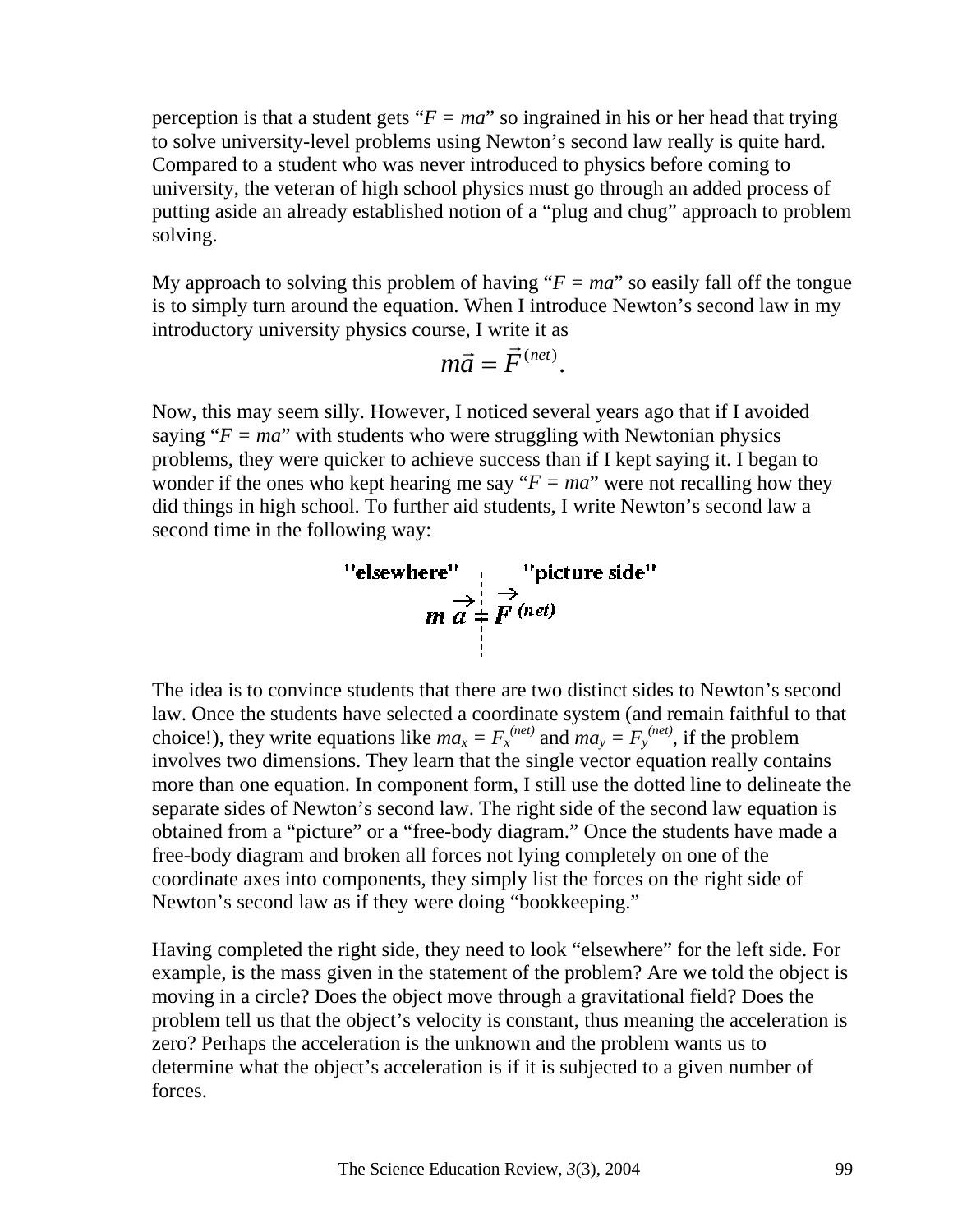While I do not continue writing the "elsewhere" and "picture side" labels, and making the vertical dashed line, as the course progresses, I do maintain writing Newton's second law with the net force on the right. I even continue this practice in my classical mechanics course.

After 10 years of teaching physics to beginning students at the university level, I have found turning around Newton's second law to be an effective way of communicating the complexities behind such a simple looking equation. I see fewer cases of students believing that there is a force "*ma*" acting on an object. This was especially a problem when centripetal motion was introduced. I used to see free-body diagrams of, say, a car going over a rounded hill and leaving the road with two downward forces on the car, one the car's weight (fine!) and the other labeled as  $mv^2/r$  (wrong!). Students would see something like " $F_c = mv^2/r$  is the centripetal force on an object moving in a circle" in a textbook and think that some external force " $mv^2/r$ " was acting on the object. By turning around Newton's second law and labeling the two sides, my students know that  $v^2/r$  (the acceleration, *a*) has to be obtained "elsewhere" (knowledge that the object is moving in a circle).

Allow me to now make this discussion more concrete by considering the following problem from a textbook popularly used in the United States. Here is the problem: "A 1000-kg sports car moving at 20 m/s crosses the rounded top of a hill (radius  $=$ 100 m). Determine (*a*) the normal force on the car, (*b*) the normal force on the 70-kg driver, and (*c*) the car speed at which the normal force equals zero" (Giancoli, 1998, p. 140).

Consider the two free-body diagrams in Figure 1.



*Figure 1*. Two free-body diagrams for a car crossing the rounded top of a hill *(left*, incorrect; *right*, correct).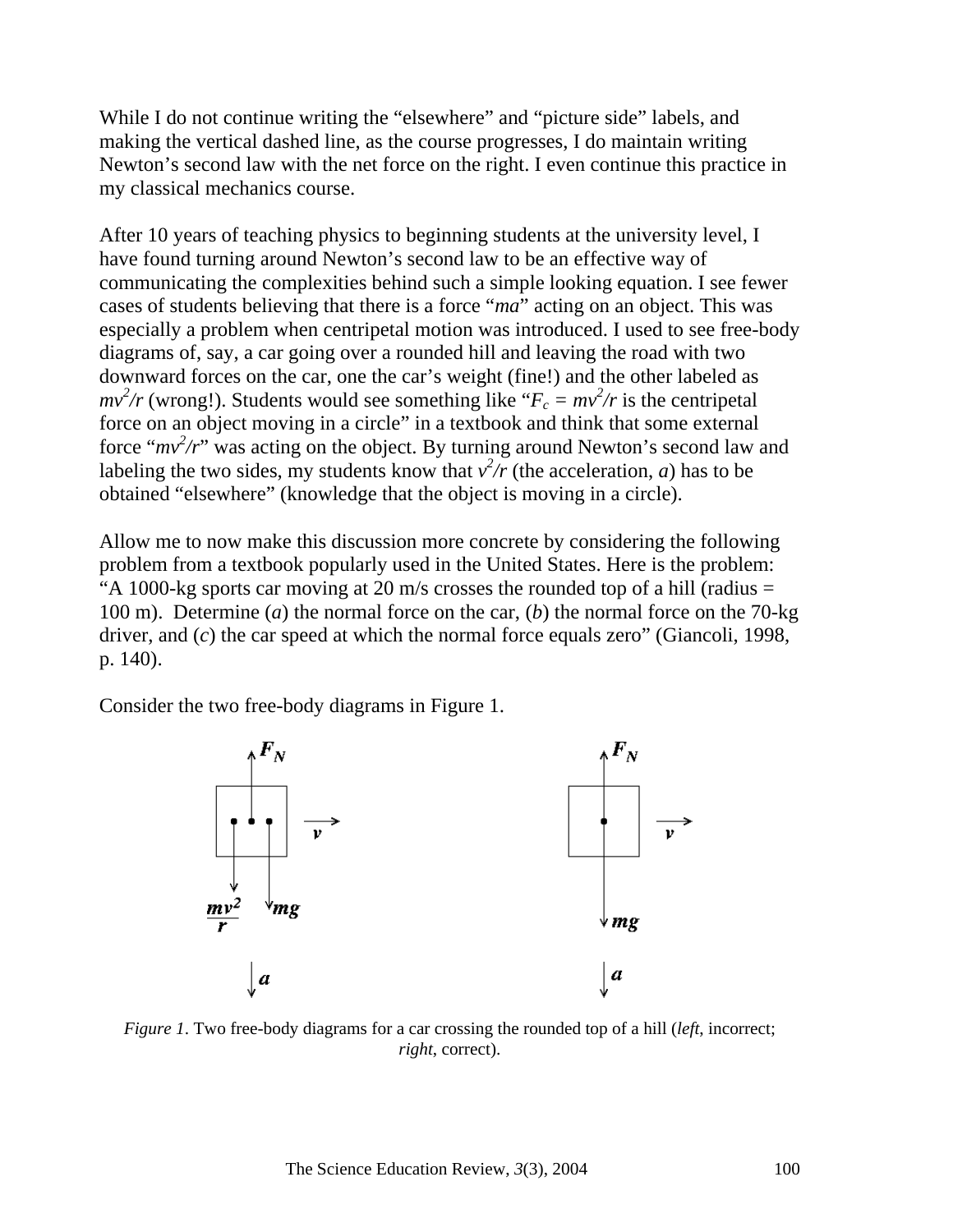The diagram on the left is one I have seen too often from students. The one on the right is, of course, the correct free-body diagram. I teach my students to draw force vectors emanating *out* of a very simple drawing for an object (a square, in this case). They then draw the velocity and acceleration vectors, but not *on* the object. The error I have already mentioned is that many students will take a book's definition of "centripetal force" as  $mv^2/r$  to mean that such a force acts *on* the object, as seen in the incorrect free-body diagram in Figure 1. Students then get confused when writing the second law down because they do not know what to put in for *a* on the *ma* side. Some will put zero, thinking that there is no acceleration since the speed is constant (i.e., they confuse speed with velocity). In this case, students get to the "right" number, though they often have to fudge a sign to get there (try it to see what I mean!). Other students will correctly take  $a = v^2/r$ . However, if they use the incorrect diagram shown above, they get stuck with  $F_N = mg$  and do no know what to do with part (*c*) of the problem! I usually ask students who make the incorrect free-body diagram to identify the entity responsible for the  $mv^2/r$  force. We know the Earth's gravity is responsible for *mg* and the road (in the case of the car) or the car's seat (in the case of the driver) is responsible for  $F_N$ . Usually, students see their error when they cannot think of any other objects responsible for forces.

Once I have students drawing the correct diagram, we move on to using the diagram and Newton's second law to solve the problem. Despite the fact that the stated problem is two-dimensional (the velocity and acceleration are perpendicular to each other), using Newton's second law boils down to a one-dimensional problem since all forces act along a single line. After having drawn the free-body diagram, I instruct my students to pick a direction for *positive* for the single dimension. I usually tell them that they make fewer sign errors if they go with the direction of the acceleration. However, I also tell them that the real world does not care what we physicists choose to call positive! (Students do run into sign errors when they read a word like *decelerate* and think that *a* must be *negative*. The acceleration is *only* negative if the chosen positive axis is opposite in direction to  $\vec{a}$ .) With *down* as positive in the diagram, the "picture side" says that  $F^{(net)}$  simply becomes  $mg - F_N$ . Turning to the "elsewhere" side of the second law, the students must determine that, because the car moves on a circular path,  $a = v^2/r$ . Putting everything together then gives  $m(v^2/r) = mg - F_N$ . Now, the students can use this single equation to solve both parts (*a*) and (*b*) of the problem by simply inserting the relevant mass in for *m* and solving for  $F_N$ . I try to stress doing a little algebra before plugging in numbers; although this is tough to get across to introductory students. Holding back on numbers, solving for the normal force gives  $F_N = m(g - v^2/r)$ . For part (a),  $F_N =$ 5800 N and for part (b),  $F_N = 410$  N (both with two significant digits only). If students hold off on plugging numbers in for the various parameters, they will discover in part (*c*) that the answer is independent of the mass. Letting the normal force go to zero means that the weight is the only force providing the centripetal force needed for the car to round the hill. If the car goes too fast, meaning too large a